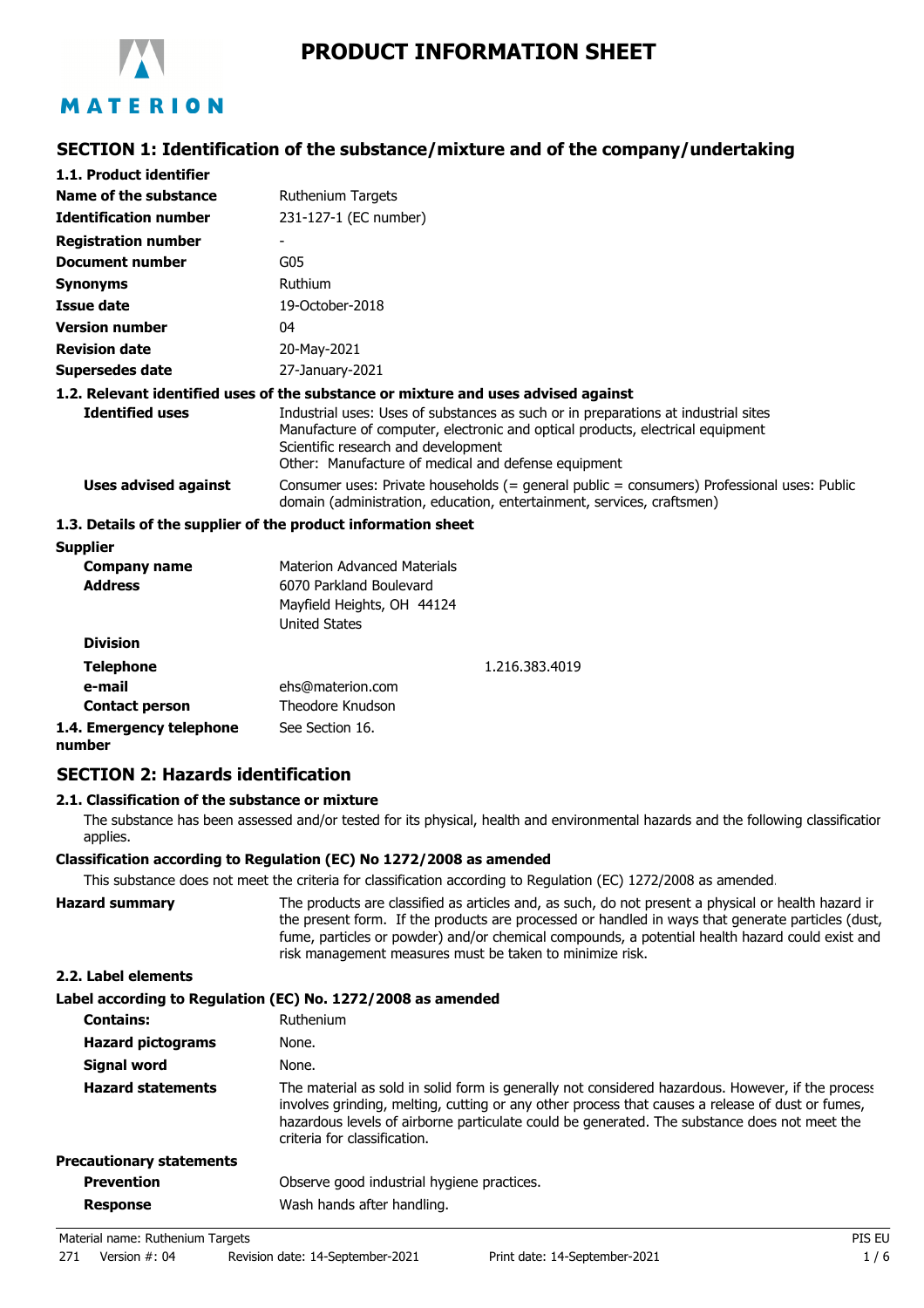| <b>SECTION 3: Composition/information on ingredients</b> |                                                                                                   |  |
|----------------------------------------------------------|---------------------------------------------------------------------------------------------------|--|
| 2.3. Other hazards                                       | None known.                                                                                       |  |
| <b>Supplemental label</b><br>information                 | For further information, please contact the Product Stewardship Department at $+1.216.383.4019$ . |  |
| <b>Disposal</b>                                          | Dispose of waste and residues in accordance with local authority requirements.                    |  |
| <b>Storage</b>                                           | Store away from incompatible materials.                                                           |  |
|                                                          |                                                                                                   |  |

**3.1. Substances General information**

| General Information<br><b>Chemical name</b> | $\frac{0}{0}$            | No.       | CAS-No. / EC REACH Registration No. Index No. |                          | <b>Notes</b> |
|---------------------------------------------|--------------------------|-----------|-----------------------------------------------|--------------------------|--------------|
| Ruthenium                                   | 100                      | 7440-18-8 | $\overline{\phantom{0}}$                      | $\overline{\phantom{0}}$ |              |
|                                             |                          | 231-127-1 |                                               |                          |              |
|                                             | <b>Classification: -</b> |           |                                               |                          |              |

## **SECTION 4: First aid measures**

| <b>General information</b>                                                               | Ensure that medical personnel are aware of the material(s) involved, and take precautions to<br>protect themselves. |  |  |
|------------------------------------------------------------------------------------------|---------------------------------------------------------------------------------------------------------------------|--|--|
| 4.1. Description of first aid measures                                                   |                                                                                                                     |  |  |
| <b>Inhalation</b>                                                                        | Move to fresh air. Call a physician if symptoms develop or persist.                                                 |  |  |
| <b>Skin contact</b>                                                                      | Wash off with soap and water. Get medical attention if irritation develops and persists.                            |  |  |
| Eye contact                                                                              | Rinse with water. Get medical attention if irritation develops and persists.                                        |  |  |
| <b>Ingestion</b>                                                                         | Rinse mouth. Get medical attention if symptoms occur.                                                               |  |  |
| 4.2. Most important<br>symptoms and effects, both<br>acute and delayed                   | Direct contact with eyes may cause temporary irritation.                                                            |  |  |
| 4.3. Indication of any<br>immediate medical attention<br>and special treatment<br>needed | Treat symptomatically.                                                                                              |  |  |
| <b>SECTION 5: Firefighting measures</b>                                                  |                                                                                                                     |  |  |
| <b>General fire hazards</b>                                                              | No unusual fire or explosion hazards noted.                                                                         |  |  |
| 5.1. Extinguishing media<br>Suitable extinguishing<br>media                              | Water fog. Foam. Dry chemical powder. Carbon dioxide (CO2).                                                         |  |  |
| <b>Unsuitable extinguishing</b><br>media                                                 | Do not use water as an extinguisher.                                                                                |  |  |
| 5.2. Special hazards arising<br>from the substance or<br>mixture                         | This product is not flammable.                                                                                      |  |  |
| 5.3. Advice for firefighters                                                             |                                                                                                                     |  |  |
| <b>Special protective</b><br>equipment for<br>firefighters                               | Self-contained breathing apparatus and full protective clothing must be worn in case of fire.                       |  |  |
| <b>Special firefighting</b><br>procedures                                                | Use water spray to cool unopened containers.                                                                        |  |  |
| <b>Specific methods</b>                                                                  | Use standard firefighting procedures and consider the hazards of other involved materials.                          |  |  |
| <b>SECTION 6: Accidental release measures</b>                                            |                                                                                                                     |  |  |

### **6.1. Personal precautions, protective equipment and emergency procedures**

| For non-emergency<br>personnel                               | Keep unnecessary personnel away. For personal protection, see section 8 of the PIS.                    |
|--------------------------------------------------------------|--------------------------------------------------------------------------------------------------------|
| For emergency<br>responders                                  | Keep unnecessary personnel away. Use personal protection recommended in Section 8 of the PIS.          |
| 6.2. Environmental<br>precautions                            | Avoid discharge into drains, water courses or onto the ground.                                         |
| 6.3. Methods and material for<br>containment and cleaning up | Stop the flow of material, if this is without risk. Following product recovery, flush area with water. |
| 6.4. Reference to other<br>sections                          | For personal protection, see section 8 of the PIS. For waste disposal, see section 13 of the PIS.      |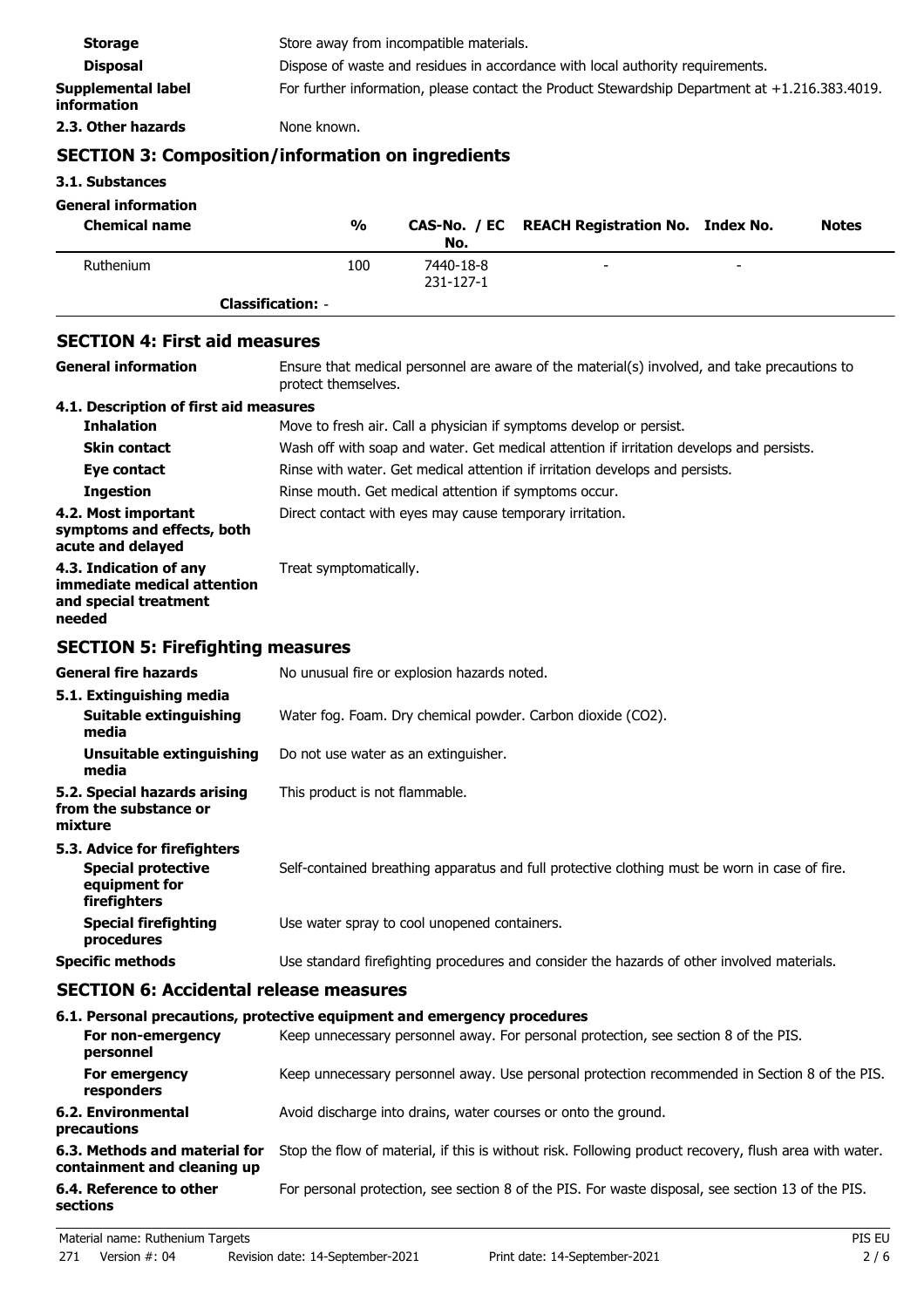# **SECTION 7: Handling and storage**

| 7.1. Precautions for safe<br>handling                                   | Observe good industrial hygiene practices.                                                                                                                                                                                                                                                                                                                                                             |  |  |
|-------------------------------------------------------------------------|--------------------------------------------------------------------------------------------------------------------------------------------------------------------------------------------------------------------------------------------------------------------------------------------------------------------------------------------------------------------------------------------------------|--|--|
| 7.2. Conditions for safe<br>storage, including any<br>incompatibilities | Store in original tightly closed container.                                                                                                                                                                                                                                                                                                                                                            |  |  |
| 7.3. Specific end use(s)                                                | Not applicable.                                                                                                                                                                                                                                                                                                                                                                                        |  |  |
|                                                                         | <b>SECTION 8: Exposure controls/personal protection</b>                                                                                                                                                                                                                                                                                                                                                |  |  |
| 8.1. Control parameters                                                 |                                                                                                                                                                                                                                                                                                                                                                                                        |  |  |
| <b>Occupational exposure limits</b>                                     | No exposure limits noted for ingredient(s).                                                                                                                                                                                                                                                                                                                                                            |  |  |
| <b>Biological limit values</b>                                          | No biological exposure limits noted for the ingredient(s).                                                                                                                                                                                                                                                                                                                                             |  |  |
| <b>Recommended monitoring</b><br>procedures                             | Follow standard monitoring procedures.                                                                                                                                                                                                                                                                                                                                                                 |  |  |
| <b>Derived no effect levels</b><br>(DNELs)                              | Not available.                                                                                                                                                                                                                                                                                                                                                                                         |  |  |
| <b>Predicted no effect</b><br>concentrations (PNECs)                    | Not available.                                                                                                                                                                                                                                                                                                                                                                                         |  |  |
| 8.2. Exposure controls                                                  |                                                                                                                                                                                                                                                                                                                                                                                                        |  |  |
| <b>Appropriate engineering</b><br>controls                              | Good general ventilation (typically 10 air changes per hour) should be used. Ventilation rates should<br>be matched to conditions. If applicable, use process enclosures, local exhaust ventilation, or other<br>engineering controls to maintain airborne levels below recommended exposure limits. If exposure<br>limits have not been established, maintain airborne levels to an acceptable level. |  |  |
|                                                                         | Individual protection measures, such as personal protective equipment                                                                                                                                                                                                                                                                                                                                  |  |  |
| <b>General information</b>                                              | Personal protection equipment should be chosen according to the CEN standards and in discussion<br>with the supplier of the personal protective equipment.                                                                                                                                                                                                                                             |  |  |
| Eye/face protection                                                     | Wear safety glasses with side shields (or goggles).                                                                                                                                                                                                                                                                                                                                                    |  |  |
| <b>Skin protection</b>                                                  |                                                                                                                                                                                                                                                                                                                                                                                                        |  |  |
| - Hand protection                                                       | Wear appropriate chemical resistant gloves. Suitable gloves can be recommended by the glove<br>supplier.                                                                                                                                                                                                                                                                                               |  |  |
| - Other                                                                 | Wear suitable protective clothing.                                                                                                                                                                                                                                                                                                                                                                     |  |  |
| <b>Respiratory protection</b>                                           | In case of insufficient ventilation, wear suitable respiratory equipment.                                                                                                                                                                                                                                                                                                                              |  |  |
| <b>Thermal hazards</b>                                                  | Wear appropriate thermal protective clothing, when necessary.                                                                                                                                                                                                                                                                                                                                          |  |  |
| <b>Hygiene measures</b>                                                 | Always observe good personal hygiene measures, such as washing after handling the material and<br>before eating, drinking, and/or smoking. Routinely wash work clothing and protective equipment to<br>remove contaminants.                                                                                                                                                                            |  |  |
| <b>Environmental exposure</b><br>controls                               | Environmental manager must be informed of all major releases.                                                                                                                                                                                                                                                                                                                                          |  |  |

# **SECTION 9: Physical and chemical properties**

## **9.1. Information on basic physical and chemical properties**

| <b>Appearance</b>                            |                                       |
|----------------------------------------------|---------------------------------------|
| <b>Physical state</b>                        | Solid.                                |
| Form                                         | Solid.                                |
| Colour                                       | Gray-silver                           |
| Odour                                        | None.                                 |
| <b>Odour threshold</b>                       | Not applicable.                       |
| рH                                           | Not applicable.                       |
| <b>Melting point/freezing point</b>          | 2334 °C (4233,2 °F) / Not applicable. |
| Initial boiling point and<br>boiling range   | Not applicable.                       |
| Flash point                                  | Not applicable.                       |
| <b>Evaporation rate</b>                      | Not applicable.                       |
| <b>Flammability (solid, gas)</b>             | None known.                           |
| Upper/lower flammability or explosive limits |                                       |
| <b>Explosive limit - lower (</b><br>%)       | Not applicable.                       |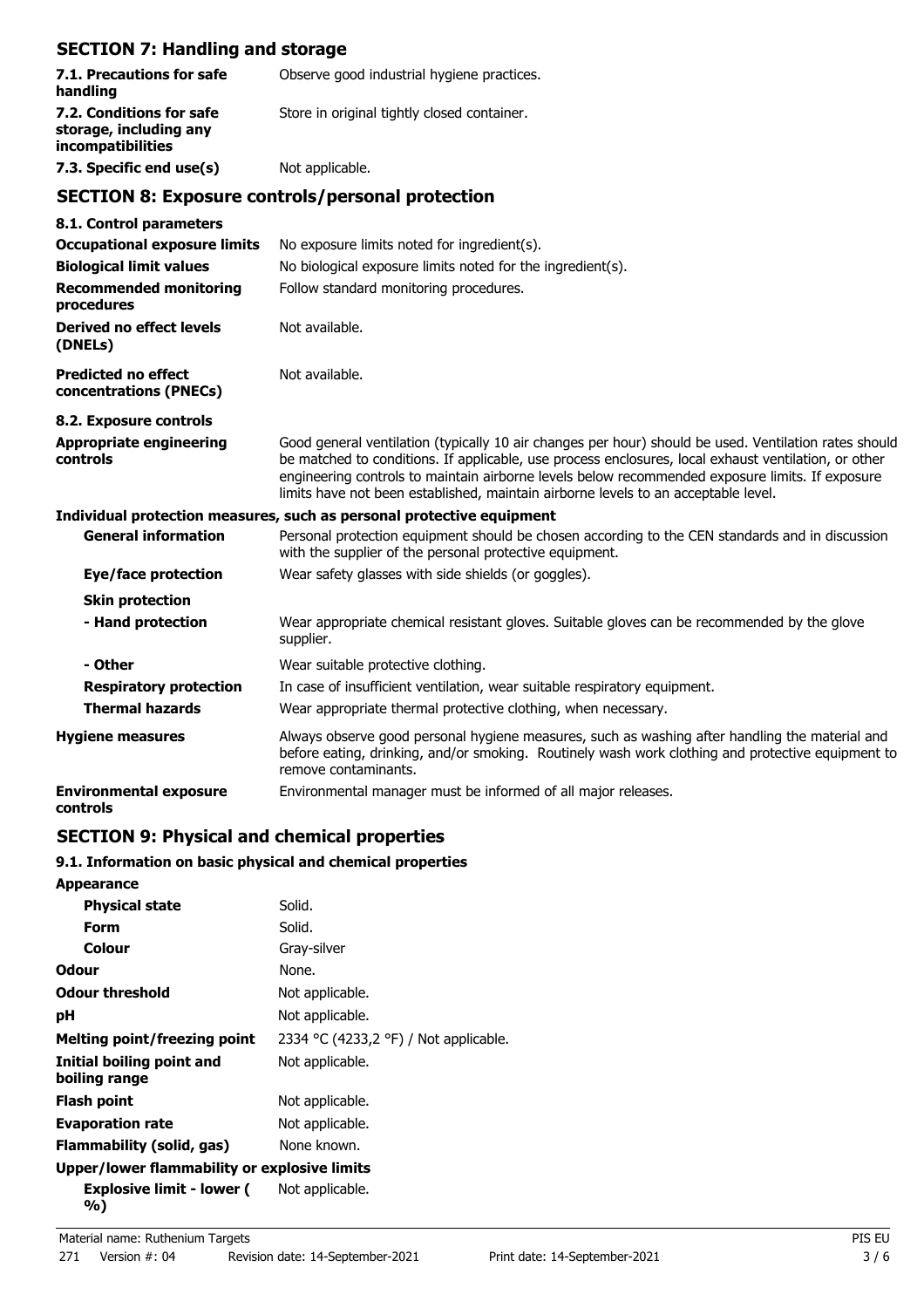| <b>Explosive limit - lower (</b><br>%) temperature | Not applicable.                               |
|----------------------------------------------------|-----------------------------------------------|
| Explosive limit $-$ upper<br>(%)                   | Not applicable.                               |
| <b>Explosive limit - upper (</b><br>%) temperature | Not applicable.                               |
| Vapour pressure                                    | Not applicable.                               |
| <b>Vapour density</b>                              | Not applicable.                               |
| <b>Relative density</b>                            | Not applicable.                               |
| Solubility(ies)                                    |                                               |
| Solubility (water)                                 | Insoluble.                                    |
| <b>Partition coefficient</b><br>(n-octanol/water)  | Not applicable.<br>Not applicable.            |
| <b>Auto-ignition temperature</b>                   | Not applicable.                               |
| Decomposition temperature                          | Not applicable.                               |
| <b>Viscosity</b>                                   | Not applicable.                               |
| <b>Explosive properties</b>                        | Not explosive.                                |
| <b>Oxidising properties</b>                        | Not oxidising.                                |
| 9.2. Other information                             | No relevant additional information available. |

# **SECTION 10: Stability and reactivity**

| 10.1. Reactivity                            | The product is stable and non-reactive under normal conditions of use, storage and transport. |
|---------------------------------------------|-----------------------------------------------------------------------------------------------|
| 10.2. Chemical stability                    | Material is stable under normal conditions.                                                   |
| 10.3. Possibility of hazardous<br>reactions | No dangerous reaction known under conditions of normal use.                                   |
| 10.4. Conditions to avoid                   | Contact with incompatible materials.                                                          |
| 10.5. Incompatible materials                | Strong oxidising agents.                                                                      |
| 10.6. Hazardous<br>decomposition products   | No hazardous decomposition products are known.                                                |

# **SECTION 11: Toxicological information**

| <b>General information</b>                      | Occupational exposure to the substance or mixture may cause adverse effects.                                           |
|-------------------------------------------------|------------------------------------------------------------------------------------------------------------------------|
| <b>Information on likely routes of exposure</b> |                                                                                                                        |
| <b>Inhalation</b>                               | No adverse effects due to inhalation are expected.                                                                     |
| <b>Skin contact</b>                             | No adverse effects due to skin contact are expected.                                                                   |
| Eye contact                                     | Not relevant, due to the form of the product.                                                                          |
| <b>Ingestion</b>                                | May cause discomfort if swallowed. However, ingestion is not likely to be a primary route of<br>occupational exposure. |
| <b>Symptoms</b>                                 | None known.                                                                                                            |
| 11.1. Information on toxicological effects      |                                                                                                                        |
| <b>Acute toxicity</b>                           | No data available.                                                                                                     |
| <b>Skin corrosion/irritation</b>                | Not relevant, due to the form of the product.                                                                          |
| Serious eye damage/eye<br>irritation            | Not likely, due to the form of the product.                                                                            |
| <b>Respiratory sensitisation</b>                | Not a respiratory sensitizer.                                                                                          |
| <b>Skin sensitisation</b>                       | Not a skin sensitiser.                                                                                                 |
| <b>Germ cell mutagenicity</b>                   | Not classified.                                                                                                        |
| Carcinogenicity                                 | This product is not considered to be a carcinogen by IARC, ACGIH, NTP, or OSHA.                                        |
| at work (as amended)                            | Hungary. 26/2000 EüM Ordinance on protection against and preventing risk relating to exposure to carcinogens           |

| Not listed.                                                  |                 |        |
|--------------------------------------------------------------|-----------------|--------|
| <b>Reproductive toxicity</b>                                 | Not classified. |        |
| Specific target organ toxicity<br>- single exposure          | Not classified. |        |
| <b>Specific target organ toxicity</b><br>- repeated exposure | Not classified. |        |
| Material name: Ruthenium Targets                             |                 | PIS EU |
|                                                              |                 |        |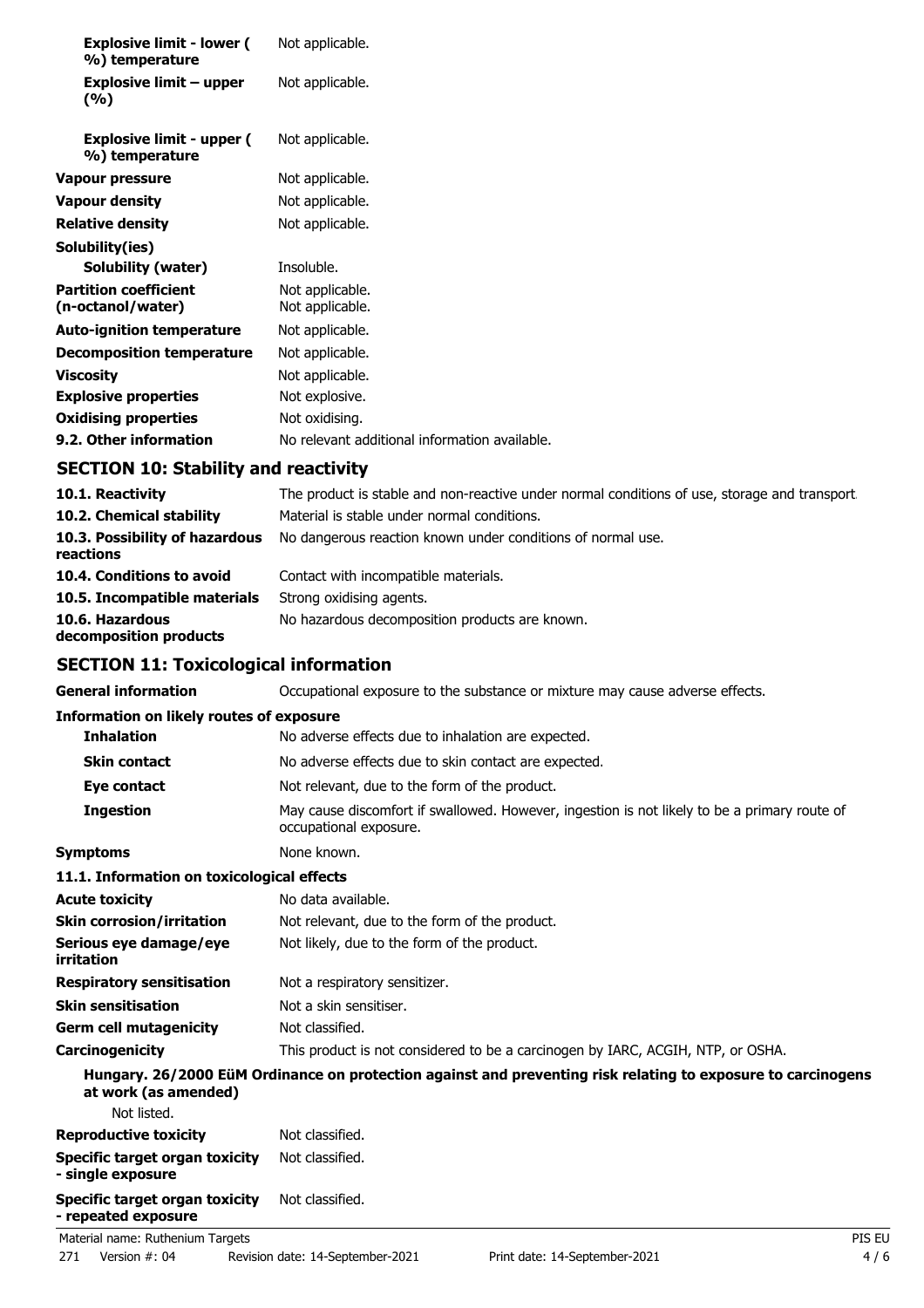| <b>Aspiration hazard</b>                | Not an aspiration hazard. |  |
|-----------------------------------------|---------------------------|--|
| Mixture versus substance<br>information | Not applicable.           |  |
| <b>Other information</b>                | None known.               |  |

## **SECTION 12: Ecological information**

| 12.1. Toxicity                                            | The product is not classified as environmentally hazardous. However, this does not exclude the<br>possibility that large or frequent spills can have a harmful or damaging effect on the environment. |
|-----------------------------------------------------------|-------------------------------------------------------------------------------------------------------------------------------------------------------------------------------------------------------|
| 12.2. Persistence and<br>degradability                    | No data is available on the degradability of this product.                                                                                                                                            |
| 12.3. Bioaccumulative<br>potential                        | No data available.                                                                                                                                                                                    |
| <b>Partition coefficient</b><br>n-octanol/water (log Kow) | Not applicable.                                                                                                                                                                                       |
| <b>Bioconcentration factor (BCF)</b>                      | Not available.                                                                                                                                                                                        |
| 12.4. Mobility in soil                                    | No data available.                                                                                                                                                                                    |
| 12.5. Results of PBT and<br><b>vPvB</b> assessment        | Not a PBT or vPvB substance or mixture.                                                                                                                                                               |
| 12.6. Other adverse effects                               | No other adverse environmental effects (e.g. ozone depletion, photochemical ozone creation<br>potential, endocrine disruption, global warming potential) are expected from this component.            |

# **SECTION 13: Disposal considerations**

### **13.1. Waste treatment methods**

| <b>Residual waste</b>                  | Dispose of in accordance with local regulations. Empty containers or liners may retain some product<br>residues. This material and its container must be disposed of in a safe manner (see: Disposal<br>instructions). |
|----------------------------------------|------------------------------------------------------------------------------------------------------------------------------------------------------------------------------------------------------------------------|
| <b>Contaminated packaging</b>          | Since emptied containers may retain product residue, follow label warnings even after container is<br>emptied. Empty containers should be taken to an approved waste handling site for recycling or<br>disposal.       |
| <b>EU waste code</b>                   | The Waste code should be assigned in discussion between the user, the producer and the waste<br>disposal company.                                                                                                      |
| <b>Disposal</b><br>methods/information | Collect and reclaim or dispose in sealed containers at licensed waste disposal site.                                                                                                                                   |
| <b>Special precautions</b>             | Dispose in accordance with all applicable regulations.                                                                                                                                                                 |

# **SECTION 14: Transport information**

#### **ADR**

14.1. - 14.6.: Not regulated as dangerous goods.

### **RID**

14.1. - 14.6.: Not regulated as dangerous goods.

### **ADN**

14.1. - 14.6.: Not regulated as dangerous goods.

### **IATA**

14.1. - 14.6.: Not regulated as dangerous goods.

### **IMDG**

14.1. - 14.6.: Not regulated as dangerous goods.

## **SECTION 15: Regulatory information**

**15.1. Safety, health and environmental regulations/legislation specific for the substance or mixture**

#### **EU regulations**

**Regulation (EC) No. 1005/2009 on substances that deplete the ozone layer, Annex I and II, as amended** Not listed.

#### **Regulation (EU) 2019/1021 On persistent organic pollutants (recast), as amended** Not listed.

**Regulation (EU) No. 649/2012 concerning the export and import of dangerous chemicals, Annex I, Part 1 as amended**

Not listed.

**Regulation (EU) No. 649/2012 concerning the export and import of dangerous chemicals, Annex I, Part 2 as amended**

Not listed.